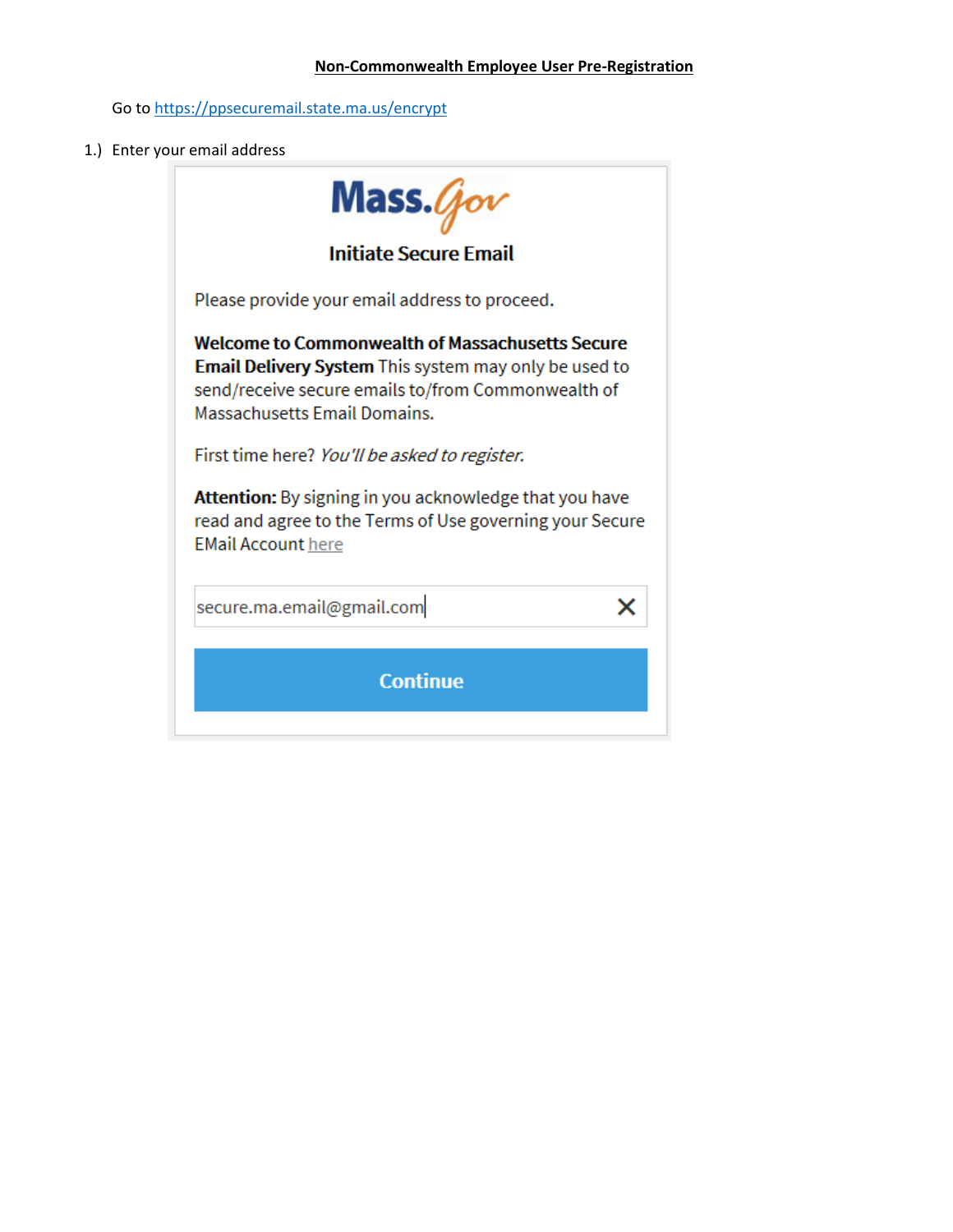2.) Click continue – you will see the following screen

| Mass.Gov                                                                                                             |  |  |
|----------------------------------------------------------------------------------------------------------------------|--|--|
| <b>Registration</b>                                                                                                  |  |  |
| Create your account to read secure email.                                                                            |  |  |
| <b>Email Address:</b><br>secure.ma.email@gmail.com                                                                   |  |  |
| <b>First Name:</b>                                                                                                   |  |  |
| Last Name:                                                                                                           |  |  |
| Password:                                                                                                            |  |  |
| <b>Confirm Password:</b>                                                                                             |  |  |
| You must accept the following terms and conditions before continuing:<br>I agree to the linked terms and conditions. |  |  |
| <b>Continue</b>                                                                                                      |  |  |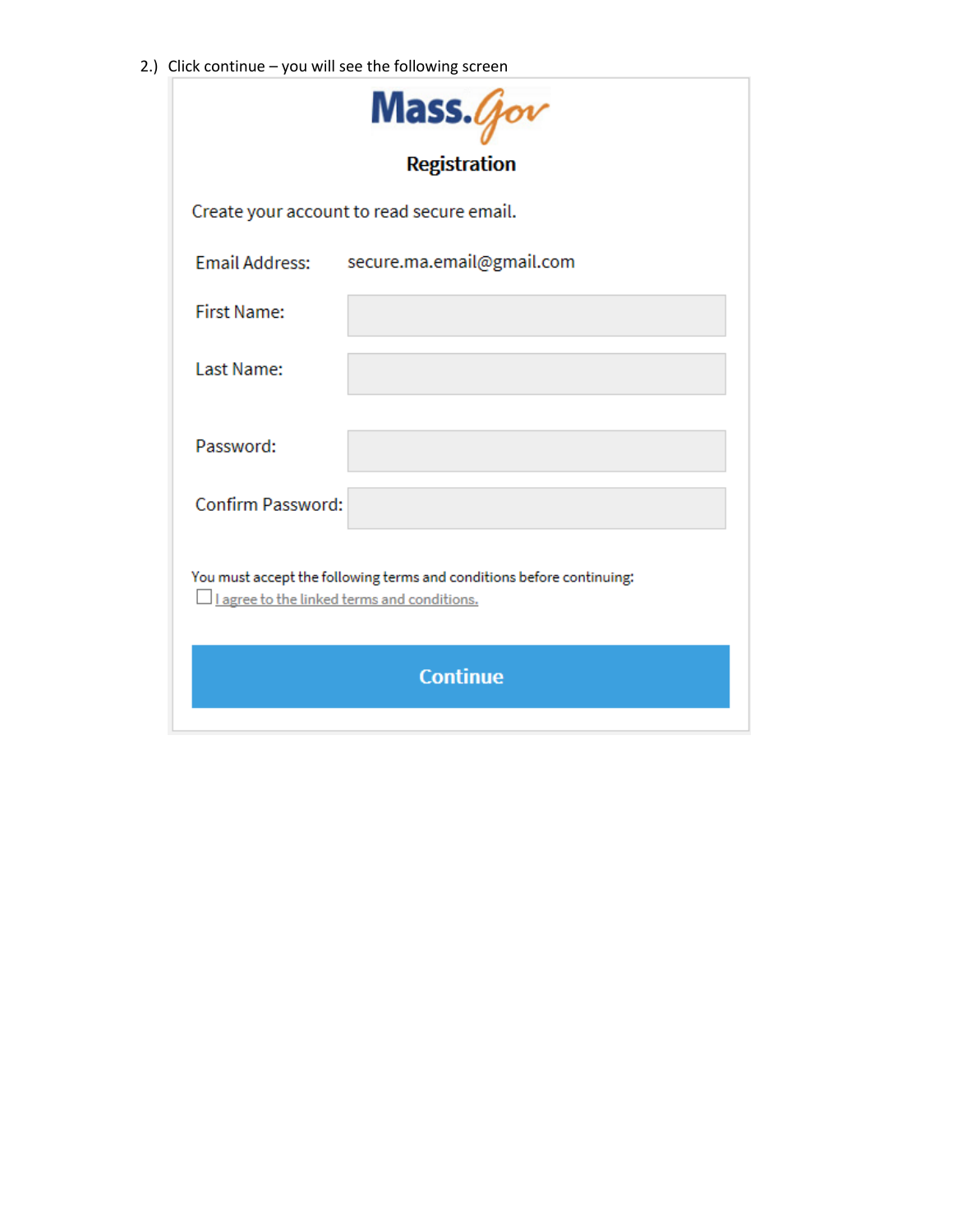3.) Enter required information and accept terms and conditions

|                                                                                                                                                                                     | Mass. $q_{ov}$                            |   |  |
|-------------------------------------------------------------------------------------------------------------------------------------------------------------------------------------|-------------------------------------------|---|--|
|                                                                                                                                                                                     | <b>Registration</b>                       |   |  |
| Password Policy                                                                                                                                                                     |                                           | × |  |
| ⊙ Passwords must be 7-20 characters long.<br>At least one digit (0-9) is required.<br>At least one symbol character is required.<br>O Your username may not appear in the password. |                                           |   |  |
|                                                                                                                                                                                     | Create your account to read secure email. |   |  |
| <b>Email Address:</b>                                                                                                                                                               | secure.ma.email@gmail.com                 |   |  |
| <b>First Name:</b>                                                                                                                                                                  | Secure                                    |   |  |
| Last Name:                                                                                                                                                                          | <b>Fmail</b>                              |   |  |
| Password:                                                                                                                                                                           |                                           |   |  |
| Confirm Password:                                                                                                                                                                   |                                           |   |  |
| You must accept the following terms and conditions before continuing:<br>I agree to the linked terms and conditions.                                                                |                                           |   |  |
| <b>Continue</b>                                                                                                                                                                     |                                           |   |  |

Click Continue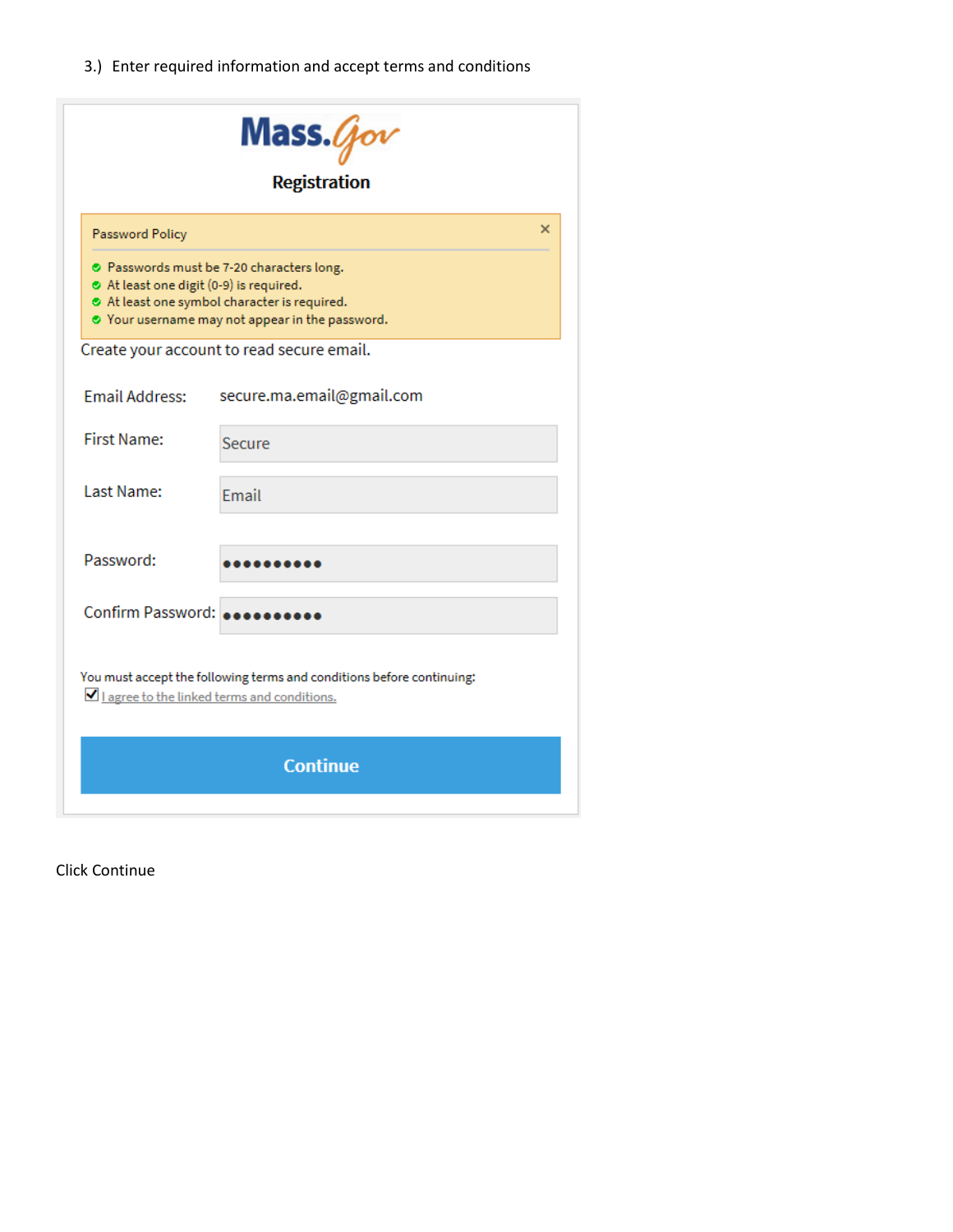## 4.) You will receive the following notification that an email was sent to your account



5.) Click on the link in the email

| <b>Proofpoint Encryption Registration</b> Inbox x                                                                                                                                                                                                                                                                                                                               |                                                                       | a z |  |
|---------------------------------------------------------------------------------------------------------------------------------------------------------------------------------------------------------------------------------------------------------------------------------------------------------------------------------------------------------------------------------|-----------------------------------------------------------------------|-----|--|
| proofpoint-pps@state.ma.us<br>to me $\vert \mathbf{v} \vert$                                                                                                                                                                                                                                                                                                                    | 8:22 AM (4 minutes ago) $\frac{1}{2}$ $\leftrightarrow$ $\rightarrow$ |     |  |
| This is the URL to activate your account. Please click the following link to activate your account to send a secure message: https://ppsecuremail.state.ma.us/securereader/activate?token=ghFDBZp3gQ2sVgcT5pKgRkb&brand=cd301c<br>Note: This URL will only work once and will expire in 30 minutes. To restart the activation process, you must start over at the initiate URL. |                                                                       |     |  |

6.) It will bring you to the Account Activated Screen – click Continue



7.) It will bring you to the Compose Message Screen -

| Send            |                                                                   |  | Logout |
|-----------------|-------------------------------------------------------------------|--|--------|
| To:             |                                                                   |  |        |
| Cc:             |                                                                   |  |        |
| Subject:        |                                                                   |  |        |
|                 | Send me a copy (You MUST click here to save a copy to your inbox) |  |        |
| Attach a file ( |                                                                   |  |        |
|                 |                                                                   |  |        |
|                 |                                                                   |  |        |
|                 |                                                                   |  |        |
|                 |                                                                   |  |        |
|                 |                                                                   |  |        |

If you are completing this for the first time after 6/27/2017 and would like to send a Secure Message via the new Proofpoint Encryption please do.

**Please note when composing a new message if you would like a copy sent to your inbox you MUST click on the box.**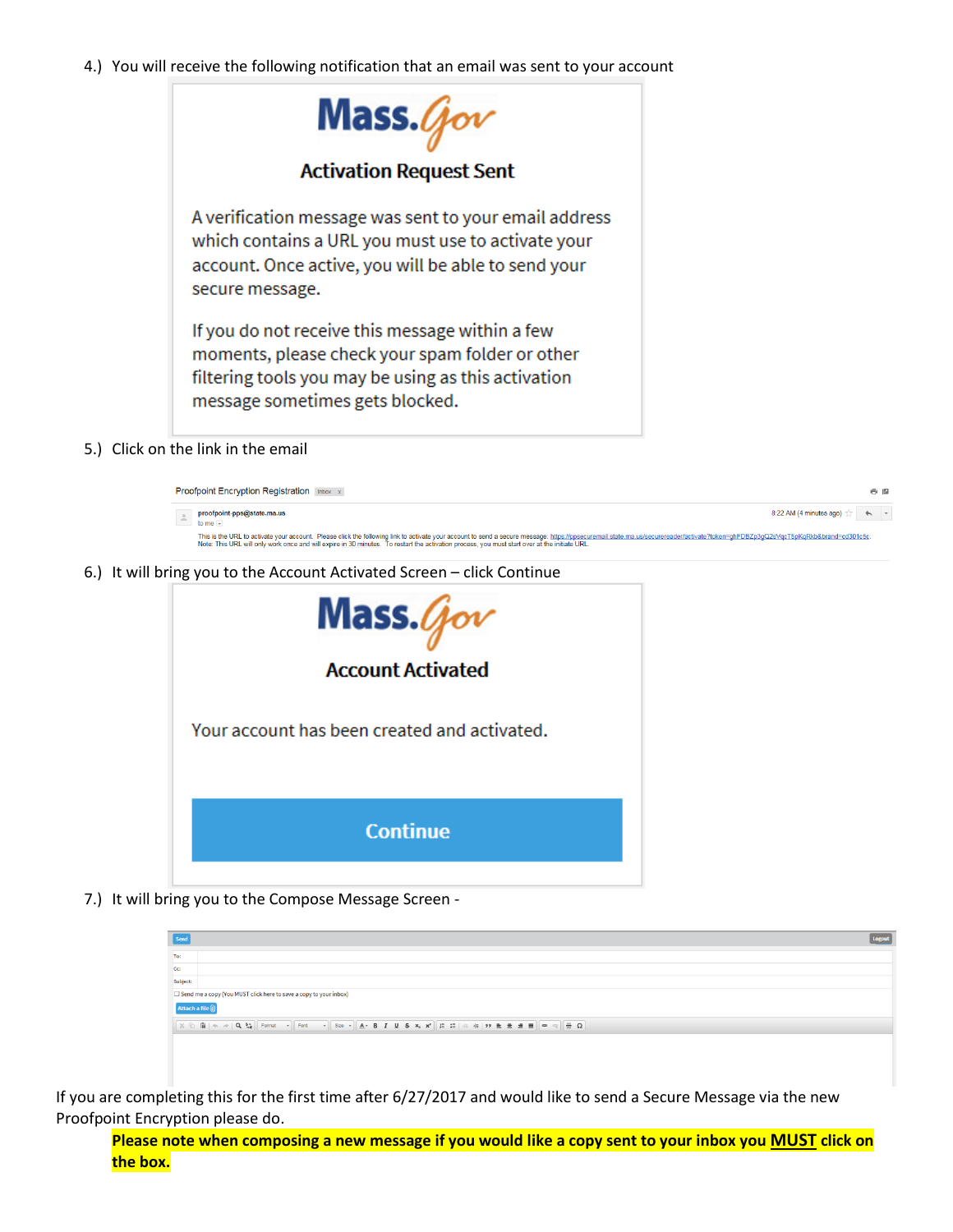#### **Reading a Secure Message**

The user will receive a message that looks similar to the following.



Potter, Harry (MASSIT) <harry.potter@mass.gov> to me  $\boxed{\mathbf{v}}$ 

Mass.4



## This is a secure, encrypted message.

You have received a message containing protected information sent through the Commonwealth of Massachusetts' Secure Email Delivery System. Please note that this message has been sent through the Secure Email Delivery System because it is confidential information, improper use or disclosure of which may subject you to civil or criminal fines or imprisonment.

Please Note: The Commonwealth of Massachusetts implemented a new Secure EMail System on 06/27/2017. If this is the first EMail you have received via this new system, you will be required to register before reading your message.

# Open the attachment to read your message.

On Mobile? Click here before 2017-06-21 07:07 EDT to read your message.

#### Help?

Disclaimer: This email and its content are confidential and intended solely for the use of the addressee. Please notify the sender if you have received this email in error or simply delete it.

Secured by Proofpoint Encryption, Copyright @ 2009-2016 Proofpoint, Inc. All rights reserved.



The user should open the attachment to read the message it will bring them to the following screen.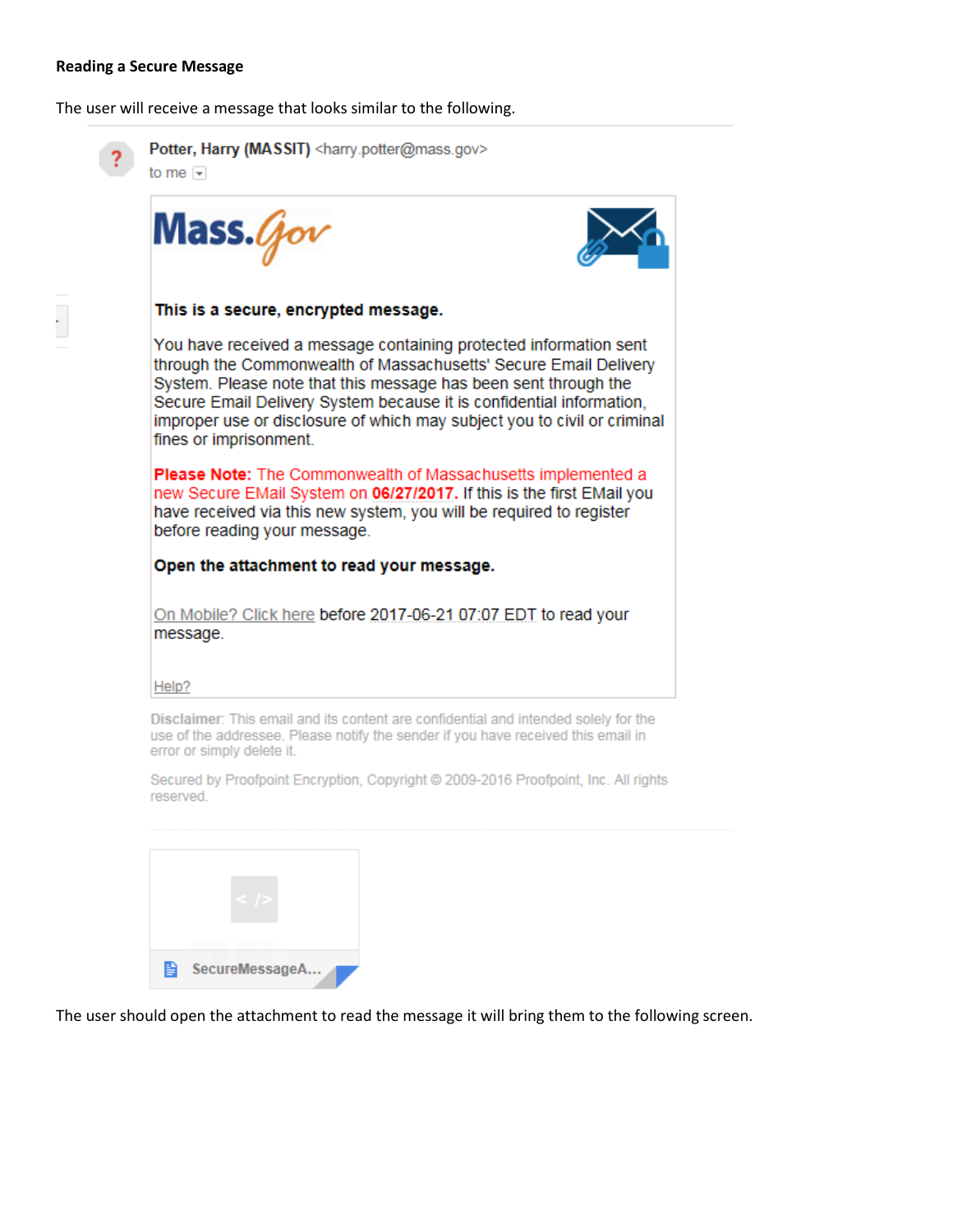

Disclaimer: This email and its content are confidential and intended solely for the use of the addressee. Please notify the sender if you have received this email in error or simply delete it.

Secured by Proofpoint Encryption, Copyright @ 2009-2016 Proofpoint, Inc. All rights reserved.

Click to read message – you will be required to login



Once you have entered the proper credentials – you can read the message



To reply/reply all click either button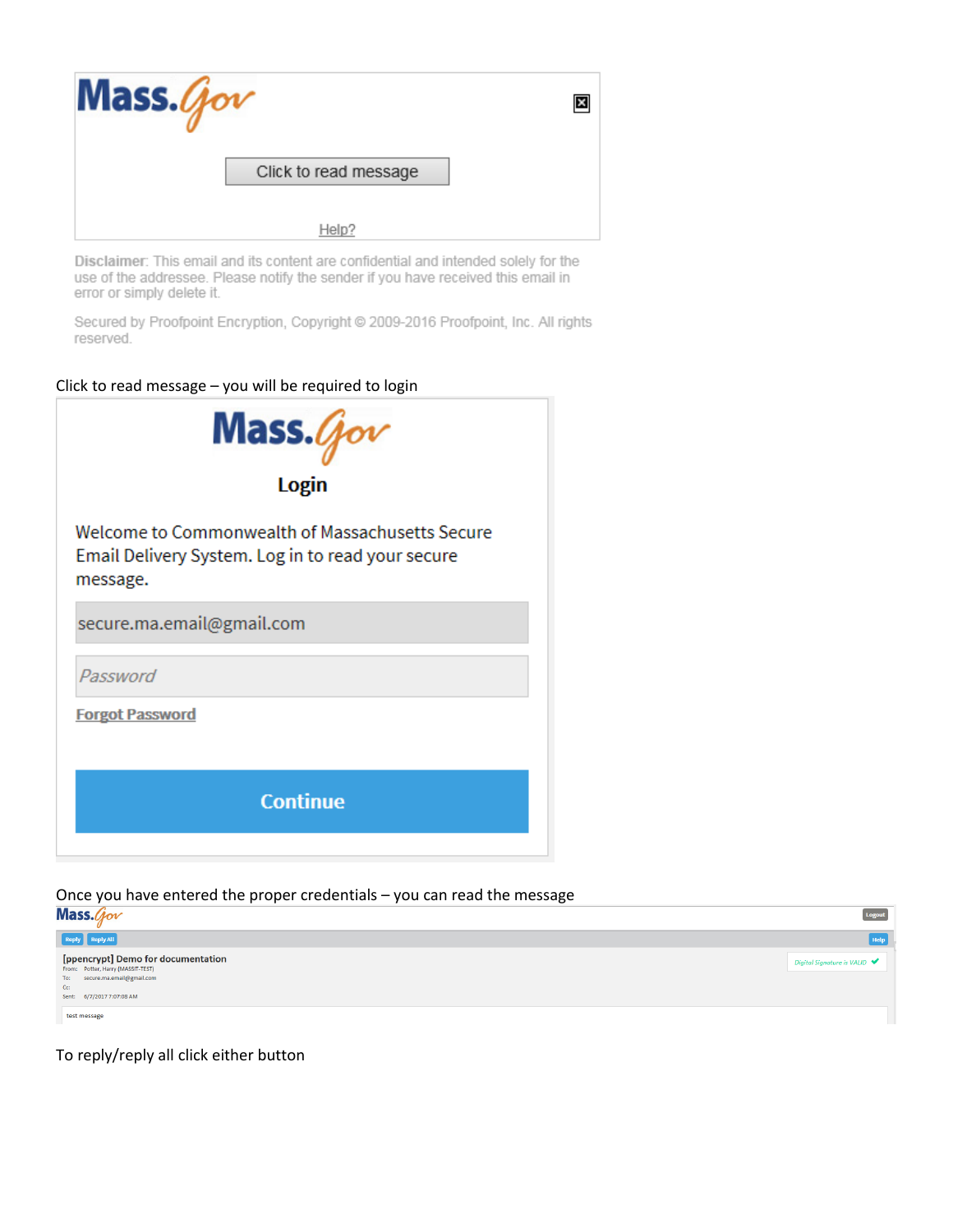| Mass.                                                                                                                                                                   | <b>Logout</b>                                                                                                                                                                                                                                                                                                                                                          |  |  |
|-------------------------------------------------------------------------------------------------------------------------------------------------------------------------|------------------------------------------------------------------------------------------------------------------------------------------------------------------------------------------------------------------------------------------------------------------------------------------------------------------------------------------------------------------------|--|--|
| <b>Send</b>                                                                                                                                                             | <b>Cancel</b><br><b>Help</b>                                                                                                                                                                                                                                                                                                                                           |  |  |
| To:                                                                                                                                                                     | harry.potter@MassMail.State.MA.US                                                                                                                                                                                                                                                                                                                                      |  |  |
| Subject:                                                                                                                                                                | RE: Secure: Demo for documentation<br>×                                                                                                                                                                                                                                                                                                                                |  |  |
|                                                                                                                                                                         | Attach a file U<br>$\equiv \Omega$<br>$X \nightharpoonup G$ $\Rightarrow$ $\mid$ $\triangle$ $\Rightarrow$ $\mid$ $\triangle$ $\Rightarrow$ $\mid$<br>15 : 1 《 雅 》 로 호 호 로 ]<br>$A - B$ <i>I</i><br>$\underline{U}$ 5 $x_e$ $x_e$<br>Format<br>Font<br>$\overline{\phantom{0}}$<br>Size $\sim$<br>$\big $ $\bigcirc$ $\bigcirc$ $\bigcirc$<br>$\overline{\phantom{a}}$ |  |  |
| From: Potter, Harry (MASSIT-TEST)<br>Sent: Wed, 7 Jun 2017 11:07:08 +0000<br>To: secure.ma.email@gmail.com<br>Cc:<br><b>Subject:</b> [ppencrypt] Demo for documentation |                                                                                                                                                                                                                                                                                                                                                                        |  |  |
|                                                                                                                                                                         | test message                                                                                                                                                                                                                                                                                                                                                           |  |  |

To add an attachment click Attach a file, click add, chose your attachment

| To:                                                                                     | secure.ma.email@gmail.com              |  |  |
|-----------------------------------------------------------------------------------------|----------------------------------------|--|--|
| Subject:                                                                                | RE: [ppencrypt] Demo for documentation |  |  |
| $\blacktriangleright$ Send me a copy (You MUST click here to save a copy to your inbox) |                                        |  |  |
| <b>Cancel</b>                                                                           | ■ SecureMailTermsofUse.docx [X]        |  |  |
| $\bigoplus$ Add                                                                         |                                        |  |  |

When you're done with the message click send. Note: on replies you will automatically be sent a copy of the message unless you uncheck the box.